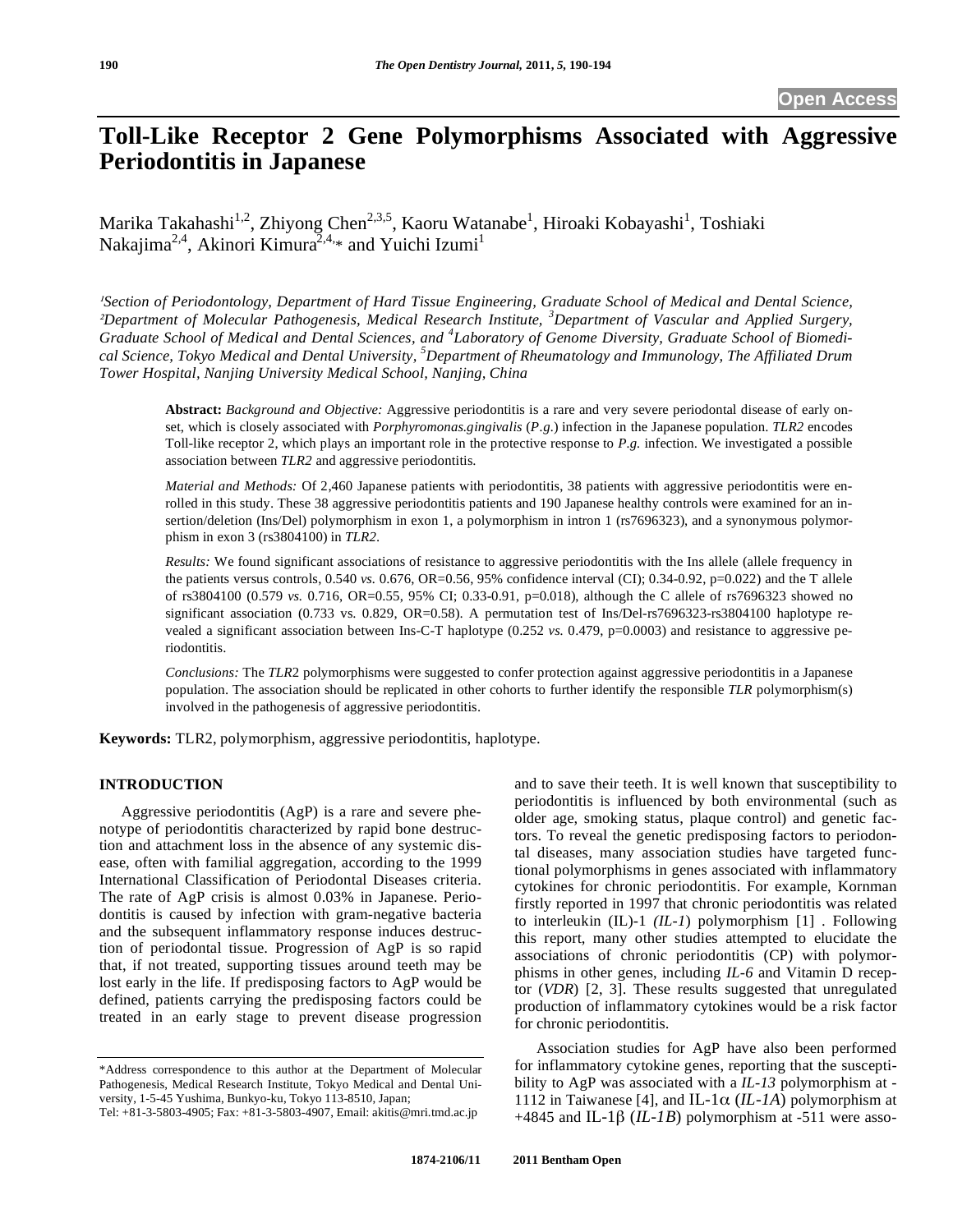ciated in Chinese males [5]. In addition, the association of AgP with the *IL-1* gene cluster region was investigated in an Italian population, which demonstrated a significant association with polymorphisms in the genes for IL-1 receptor antagonist (*IL1-RN*) and in *IL-1B* [6]. Furthermore, other gene polymorphisms in genes for oestrogen receptor- $\alpha$  (*ERA*), *VDR*, N-formylpeptide receptor (*FPR*), CC chemokine receptor 2 (*CCR2*), and monocyte chemoattractant protein I (*MCP-1*) were reported to be associated with AgP in some ethnic groups [7].

*Porphyromonas gingivalis* (*P.g.*) is a predominant gramnegative periodontopathic bacterium which is strongly associated with AgP in Japanese populations [8, 9], although *Aggregatibacter actinomycetemcomitans* (*A.a.*) is the strongest candidate of AgP causative bacterium in other ethnic populations [10, 11]. Component of *P.g.* is reported to be a ligand for TLR2, although *A.a.* is recognized by TLR4 [12], suggesting that TLR2 plays a key role in protective response against *P.g.* in Japanese AgP. However, there have been few studies on the relationship between AgP and polymorphisms, in the TLR genes. Although one study demonstrated a significant association between CP and a polymorphism in *TLR4* [13], another study could not replicate the significant association [3]. On the other hand, no association was observed with a *TLR2* polymorphism, Agg753Gln, in a German population [14], and a study in Japanese subjects also showed no association of CP with the *TLR2* polymorphisms, Arg677Trp and Arg753Gln [13]. TLRs are type I integral membrane glycoproteins, which play crucial roles in the innate immune system *via* recognizing molecules derived from pathogens. There are different TLR types, and different TLRs recognize a variety of pathogen-associated molecules, including lipids and nucleic acids [15]. It was reported that TLR2 is involved in the recognition of pathogenic bacteria in periodontal disease [16-18]. Although the association of AgP with *TLR2* polymorphisms accompanied by amino-acid replacement was not significant, another functional polymorphism, an Ins/Del in exon 1, which is related to the expressivity of *TLR2* [19], was not tested for the association. In this study, we investigated three tag polymorphisms of *TLR2* including the Ins/Del polymorphism in association with AgP in Japanese. We report here the association of *TLR2* with protection against AgP.

## **MATERIALS AND METHODS**

## **Subjects**

Two thousands and four hundreds sixty patients with periodontitis who visited Tokyo Medical and Dental University Dental Hospital from June 2009 to July 2010, were examined. All AgP cases, a total of 38 unrelated Japanese patients (21 males and 17 females; diagnosed with AgP based on the 1999 International Workshop for Classification of Periodontal Diseases and Conditions), were recruited for the study. Age at diagnosis of the patients was 34.4±6.1 years. Written informed consent was given by each patient before blood sampling. Genomic DNAs from blood were prepared by a standard method. DNA samples from 190 Japanese individuals with no systemic disease were prepared from healthydonor derived B cell lines deposited to the Health Science Research Resource Bank, Japan Health Sciences Foundation

**Table 1. Clinical Characteristics of AgP Patients** 

| <b>Clinical Parameters</b> <sup>#1</sup>         |               |  |  |
|--------------------------------------------------|---------------|--|--|
| Smokers (%)                                      | 58.1          |  |  |
| Number of teeth present (including wisdom teeth) | $26.5 + 3.5$  |  |  |
| Mean probing pocket depth (mm)                   | $3.8 + 1.0$   |  |  |
| Frequency of bleeding on probing (%)             | $57.9 + 28.7$ |  |  |
| Frequency of alveolar bone loss (%)              | $41.0 + 23.0$ |  |  |
| Rate of probing pocket depth $>4$ mm $(\%)$      | $76.0 + 22.6$ |  |  |
| Rate of probing pocket depth $>7$ mm $(\%)$      | $37.0 + 22.3$ |  |  |

 $*$ <sup>1</sup>Value was represented as mean  $\pm$  standard deviation, when it was appropriate.

(http://www.jhsf.or.jp/English/index\_e.html). Periodontal conditions in these 190 healthy controls were unknown, although inclusion of possible AgP patients in the control would decrease the power to detect the association. The research was conducted in full accordance with ethical principles, including the World Medical Association Declaration of Helsinki (version 2002), and the study protocol was approved by the Ethics Review Committee of the Faculty of Dentistry, Tokyo Medical and Dental University, and that of the Medical Research Institute, Tokyo Medical and Dental University.

#### **Clinical Information**

Periodontal parameters and radiographs of all AgP patients were assessed at their first visit. Probing pocket depth (PPD) was measured at 6 sites per tooth. Bleeding on probing (BOP) was also recorded at 6 sites per tooth. Alveolar bone loss (BL) was investigated at two sites per tooth on the radiographs. The data for frequency of BOP, rate of PPD over 4 mm, rate of PPD over 7 mm, and frequency of alveolar bone loss are summarized in Table **1**.

#### **Genotyping of** *TLR2*

Human *TLR2* is located on chromosome 4q32 and is composed of three exons. Two tag single nucleotide polymorphism (SNP), rs7696323 in intron 1 and rs3804100 in exon 3, were selected from the International HapMap project database (HapMap Data Phase III/Rel#2, Feb09, on NCBI B36 assembly, dbSNP b126) by cut-off criteria of minor allele frequency  $>0.1$  and r square  $< 0.8$  in the Japanese population. In addition, an insertion/deletion (Ins/Del) polymorphism at -196 to -174 was investigated. The restriction fragment length polymorphism method was used for the genotyping of rs7696323 and rs3804100. Briefly, polymerase chain reaction (PCR) was performed with primer pairs, 5' ggcccctagctcctgtcc-3'and 5'-gtgtagcccctgcttctcc-3' for rs7696323 typing and 5'-tcatttggcatcattggaaa-3' and 5' gagttgcggcaaattcaaag-3' for rs3804100 typing. The PCR condition was 95°C 5 min followed by 35 cycles of 95°C 30 sec, 58°C or 53°C 30 sec for rs7696323 or rs3804100, respectively, and 72°C 30 sec, and a final extension step of 72°C 10 min. The PCR products were digested by BsrI and MwoI for rs7696323 and rs3804100 typing, respectively, followed by electrophoresis in 3% agarose gel. The Ins/Del typing was done by PCR with a primer pair, 5' gcggactttcccttttgct-3' and 5'-gtgcagagagaccacacgag-3' under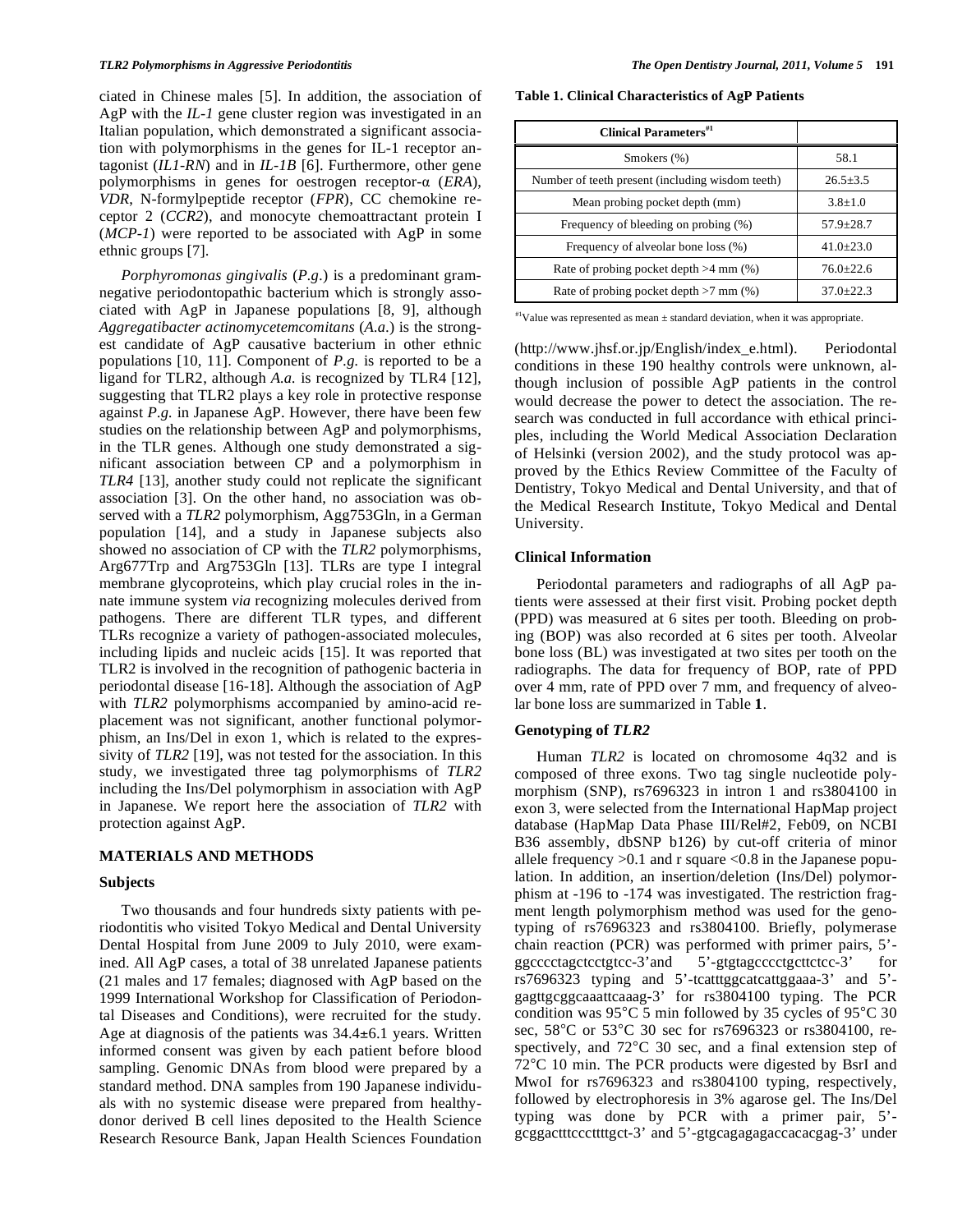

**Fig. (1).** A photograph of teeth from a typical AgP case. The patient was 23 years old. She was severely affected with swollen gum and almost losing the upper right incisor tooth.

the PCR condition described above, except that the annealing temperature was 57°C and electrophoresis was done in 2% agarose gel.

## **Statistical Analysis**

Allele and genotype frequencies of the polymorphisms in the patients and controls were obtained by direct counting. Departure from Hardy-Weinberg equilibrium (HWE) was calculated by chi-square test. Statistical significance of differences between the AgP patients and control subjects were assessed by Mantel-Haenzel chi-square analysis, which was combined with the 2 x 2 contingency tables using the GraphPad in Stat software (GraphPad Software Inc., La Jolla, CA, USA). Fisher's exact test was used if the number of any cells of the  $2 \times 2$  contingency table was  $\leq 5$ . Relative risk with 95% confidence interval (CI) was calculated as the odds ratio. Linkage disequilibrium (LD) among the alleles of tested markers and their haplotype frequencies was estimated by using the Haploview program (Haploview 4.2, http://www.broad.mit.edu/mpg/haploview/index.php). Permutation test  $(n=5,000)$  was also performed by using Haploview. P values  $\langle 0.05 \rangle$  were considered to be statistically significant.

## **RESULTS**

Clinical parameters of enrolled AgP patients were shown in Table **1**. Every clinical data showed severe progression of periodontal disease at their ages. A typical AgP case is shown in Fig. (**1**). The patient was 23 years old female, who showed gum of swelling and redness, and her upper right incisor tooth almost came out. She had serious problems in her mouth, but had no systemic disease other than the severe periodontitis. The allele and genotype frequencies of tested markers are listed in Table **2**. It was found that the allele frequencies of Ins/Del alleles and T/C alleles of rs3804100 showed statistically significant associations with AgP, with p values 0.0022 and 0.0018, respectively, although these associations were not statistically significant after correction for multiple testing (Bonferroni's correction). Because there

**Table 2. Case-Control Association Study of TLR2 Polymorphisms in Japanese AgP** 

| <b>Genetic Marker</b>            |              | <b>Patient</b><br>$(n = 38)$ | <b>Control</b><br>$(n = 190)$ | $OR^{\#4}$ | 95% CI <sup>#5</sup> | p     |
|----------------------------------|--------------|------------------------------|-------------------------------|------------|----------------------|-------|
| -196 to -174 Ins>Del             |              |                              |                               |            |                      |       |
| genotype frequency <sup>#1</sup> | Ins/Ins      | 12(31.6%)                    | 87 (45.8%)                    |            |                      |       |
|                                  | Ins/Del      | 17 (44.7%)                   | 83 (43.7%)                    |            |                      |       |
|                                  | Del/Del      | 9(23.7%)                     | 20 (10.5%)                    | 2.64       | $1.09 - 6.36$        | 0.026 |
|                                  | $HWE^{#3}$   | $p = 0.83$                   | $p = 1.00$                    |            |                      |       |
| Allele frequency <sup>#2</sup>   | Ins          | 41 (53.9%)                   | 257 (67.6%)                   | 0.56       | $0.34 - 0.92$        |       |
|                                  | Del          | 35 (46.1%)                   | 123 (32.4%)                   | 1.78       | $1.08 - 2.94$        | 0.022 |
| rs7696323 C>T                    |              |                              |                               |            |                      |       |
| genotype frequency               | C/C          | $20(52.6\%)$                 | 133 (70.0%)                   | 0.48       | $0.23 - 0.97$        | 0.038 |
|                                  | C/T          | $16(42.1\%)$                 | 49 (25.8%)                    |            |                      |       |
|                                  | T/T          | $2(5.3\%)$                   | $8(4.2\%)$                    |            |                      |       |
|                                  | <b>HWE</b>   | $p = 0.87$                   | $p = 0.46$                    |            |                      |       |
| Allele frequency                 | $\mathsf{C}$ | 56 (73.7%)                   | 315 (82.9%)                   | 0.58       |                      |       |
|                                  | $\mathbf T$  | 20(26.3%)                    | 65 (17.1%)                    | 1.73       |                      |       |
| rs3804100 T>C                    |              |                              |                               |            |                      |       |
| genotype frequency               | T/T          | 12 (31.6%)                   | $97(51.1\%)$                  | 0.44       | $0.21 - 0.93$        | 0.028 |
|                                  | T/C          | $20(52.6\%)$                 | 78 (41.1%)                    |            |                      |       |
|                                  | C/C          | $6(15.8\%)$                  | 15 (7.9%)                     |            |                      |       |
|                                  | <b>HWE</b>   | $p = 0.89$                   | $p = 0.99$                    |            |                      |       |
| Allele frequency                 | T            | 44 (57.9%)                   | 272 (71.6%)                   | 0.55       | $0.33 - 0.91$        |       |
|                                  | $\mathbf C$  | 32 (42.1%)                   | 108 (28.4%)                   | 1.83       | $1.10 - 3.04$        | 0.018 |

#1, #2Summation of genotype or allele frequencies at each locus may not be 1.00 because each frequency was rounded.

#3HWE; Hardy–Weinberg equilibrium.

#4Odds ratio

#595% confidence interval was calculated when p value was less than 0.05.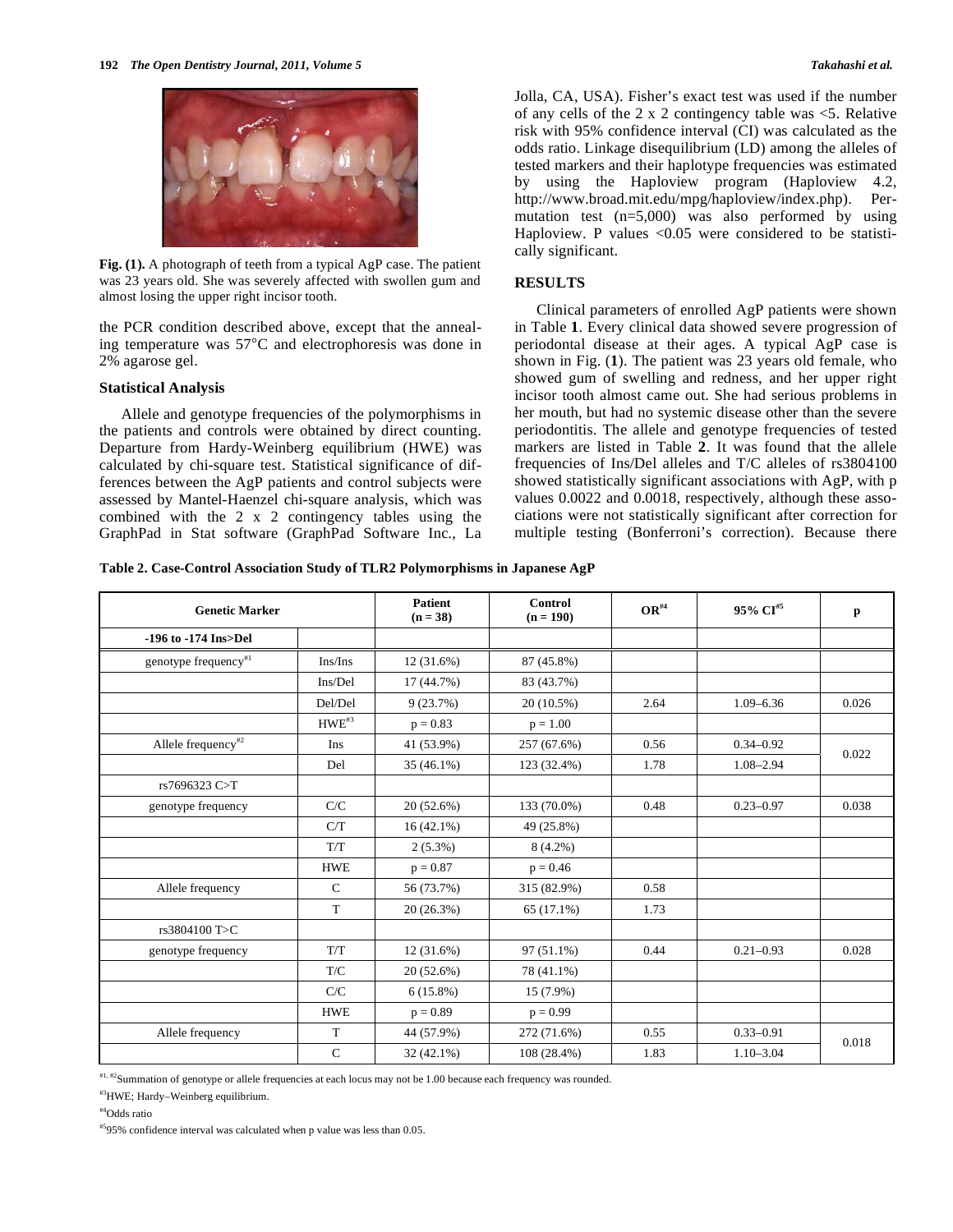| Haplotype <sup>#1</sup> | <b>Frequency in Patients</b><br>$(n = 38)$ | <b>Frequency in Controls</b><br>$(n = 190)$ | $\mathbf{OR}^{H2}$ | p          | $\mathbf{p} \mathbf{c}^{\# 4}$ |
|-------------------------|--------------------------------------------|---------------------------------------------|--------------------|------------|--------------------------------|
| Del-C-C                 | 0.393                                      | 0.253                                       | 1.90               | 0.013      | ns                             |
| $Ins-T-T$               | 0.259                                      | 0.167                                       | 1.75               | $ns^{\#3}$ | ns                             |
| $Ins-C-T$               | 0.252                                      | 0.479                                       | 0.37               | 0.0003     | 0.0015                         |
| $DeI-C-T$               | 0.068                                      | 0.070                                       | 0.97               | ns         | ns                             |
| $Ins-C-C$               | 0.024                                      | 0.027                                       | 0.89               | ns         | ns                             |

**Table 3. Permutation Test for Difference in TLR2 Haplotype Frequencies in Ag Patients and Controls** 

#1Alleles at Ins/Del-rs7696323-rs3804100 composing of the TLR2 haplotype.

#2Odds ratio.

#3Not significant.

 $^{44}P$  value was corrected for multiple comparison in haplotype frequency (n=5).

were only two alleles at each locus, it was difficult to determine which was responsible for the association (for example, whether the Ins allele was protective or the Del allele was susceptible). On the other hand, significant deviations in the genotype distribution were found for Del/Del (OR=2.64, p=0.026), C/C at rs7696323 (OR=0.48, p=0.038), and T/T at rs3804100 (OR=0.44, p=0.028). These data implied that both resistance and susceptibility to AgP might be controlled by *TLR2* locus.

Because these three polymorphic markers were selected on the basis that they were not in strong LD, we estimated the frequencies of Ins/Del- rs7696323-rs3804100 haplotypes in the patients and controls using Haploview and investigated the association with AgP by the permutation test. The results showed that Ins-C-T haplotype and Del-C-C haplotype were significantly associated with the protection against  $(p=0.0003)$  and susceptibility to  $(p=0.013)$  AgP, respectively. When we assume multiple testing for the permutation test, p values should be multiplied by the number of presumed haplotypes (n=5). As a result, the association with Del-C-C haplotype did not show statistical significance (Table **3**). Therefore, the comprehensive association studies at the allele and genotype level and at the haplotype level suggested a significant association of *TLR2* locus with protection against AgP in Japanese.

#### **DISCUSSION**

AgP is a rare serious disease causing tooth loss at a young age. A characteristic of AgP is that it is not secondary to systemic disease accompanied by gum disease. In this study, all 38 AgP patients have no systemic disease, and healthy-donor was selected as the control group. Another characteristic of AgP is the rapid progression of periodontal disease. It has been considered that AgP is caused by the abnormal immune response to periodontopathic bacteria, resulting in the failure to eliminate *P.g.* bacteria, in the Japanese cases. As *P.g.* is recognized by TLR2, TLR2 might play an important role in protective response against *P.g.* infection in AgP. Because TLR2 is polymorphic, some investigators have investigated TLR2 polymorphisms in association with CP and/or AgP, but they could not identify any significant associations [13, 14]. However, previous studies had focused on SNPs with amino acid replacement and several other *TLR2* polymorphisms were not tested in the previous studies. These observations prompted us to investigate the association of AgP with *TLR2* polymorphisms so far not tested, including the Ins/Del polymorphism in exon 1 which regulates the gene expression [20].

In this study, we revealed for the first time two *TLR2* polymorphisms, Ins/Del and rs3804100, which were significantly associated with AgP. A cross-sectional case-control study of polymorphic markers cannot distinguish whether one allele of each polymorphic locus is associated with the susceptibility or whether the other allele of the same locus is associated with the protection or resistance to the disease. To distinguish these possibilities, a prospective cohort study is required. However, a haplotype association study of several polymorphic alleles which were not in strong LD may be useful to evaluate the contribution of markers or their combination in association with the disease. In our study, from the investigation of each polymorphic marker, we can only conclude that *TLR2* polymorphism was associated with the susceptibility or resistance to AgP. However, the permutation test for the association with presumed haplotypes revealed that the protection against AgP was associated with a specific *TLR2* haplotype, Ins-C-T. The analysis also suggested that none of the associated marker alleles were responsible for the protection, because the frequency of Ins-T-T haplotype was increased in the patients and the frequency of Ins-C-C haplotype was virtually identical in the patients and controls. Therefore, the protection against AgP was assumed to be controlled by an unidentified polymorphism in close LD to the Ins-C-T haplotype. Genetic information on the *TLR2* locus might be useful in diagnosis, prevention and treatment of AgP. If the genetic information would be obtained in young age, it might allow preventive strategies and therapeutic intervention for high-susceptibility patients.

In conclusion, we found a significant association of *TLR2* polymorphisms and AgP in Japanese. The haplotype analysis suggested that a specific *TLR2* haplotype, not the analysed SNPs, conferred protection against AgP. Because this is the first report of an AgP-associated *TLR2* haplotype, the association should be validated in other cohorts. Finally, detailed analysis of variations in *TLR2* gene including rare alleles is required to further clarify the responsible SNP(s) for protection against AgP. Growing knowledge about the genetic factors that predispose individuals to AgP will hopefully open